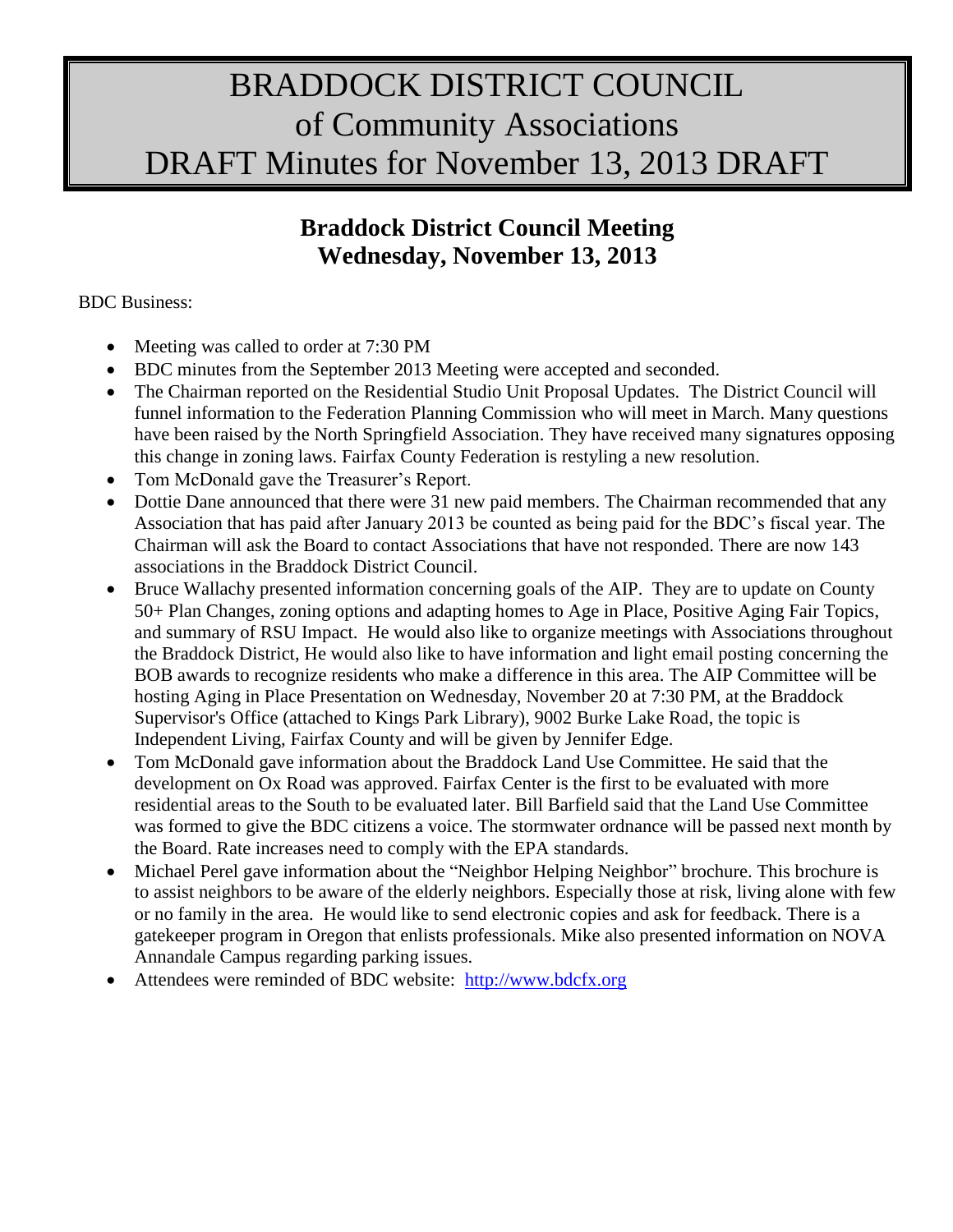#### **BDC Fund (As of November 13, 2013)**

| Balance at beginning of year                   | \$3,604.27           |
|------------------------------------------------|----------------------|
| Dues received from 31 new Associations         | \$1,556.00           |
| Total funds available                          | \$5,160.27           |
|                                                |                      |
| Expenses                                       |                      |
| <b>State Corporation Commission</b>            |                      |
| June "BDC Picnic"                              |                      |
| Snacks for other meeting                       |                      |
| Website for two years $-2013$ , 2014           |                      |
| Mailing cost                                   |                      |
| Total expenses                                 | $\mathbb{S}$<br>0.00 |
| Balance November 13, 2013                      | \$5,160.27           |
| <b>Braddock Road Beautification</b>            |                      |
| Program started February 2008                  |                      |
| Total funds collected                          | \$8,616.96           |
| <b>Expenses</b>                                | \$7,592.00           |
| Balance November 13, 2013                      | 1,024.96             |
|                                                |                      |
| <b>Mary Read Memorial</b>                      |                      |
| Program started February 2008                  |                      |
| Total funds collected                          | \$3,923.00           |
| Expenses – prior years                         | \$3,611.28           |
| Balance November 13, 2013                      | \$311.72             |
| Total Checking Account Balance (Nov. 13, 2013) | \$6,496.95           |
| Submitted by:                                  |                      |
| Thomas B. McDonald, Jr.                        |                      |
| Treasurer                                      |                      |
| November 13, 2013                              |                      |

#### **Supervisor's Report:**

- Supervisor Cook wants us to consider what the focus of BDC should be in the future. "How can we interest younger people to get involved?"
- This fall, the Planning Commission and the Board of Supervisors will consider whether to amend the County Zoning Ordinance to permit the construction, by private builders, of small studio, or efficient, apartments called RSU's (Residential Studio Units). These units, common in urban areas, would be rental units of 500 square feet or less, geared toward individuals making less than \$45,000. The Board has asked the Planning Commission to conduct additional outreach and offer public engagement opportunities to evaluate the proposed amendment.
- Stormwater regulations are to be passed in December by the Fairfax County Board of Supervisors.
- The budget for Fairfax County is stagnant. In the first update a week from November 12, the assessments are going up because commercial real estate is much lower than anticipated. The commercial rate is a flat tax rate of 3% to 5%. The commercial rates/sales tax is down 9% this year. There is a concern about the libraries and the cut back in services but everything will be evaluated. It will be a tough budget year. This will be a tough year for the schools in Fairfax County. There will be cuts in the county and ten the schools will have to cut their budget. Teachers' salaries have been cut.